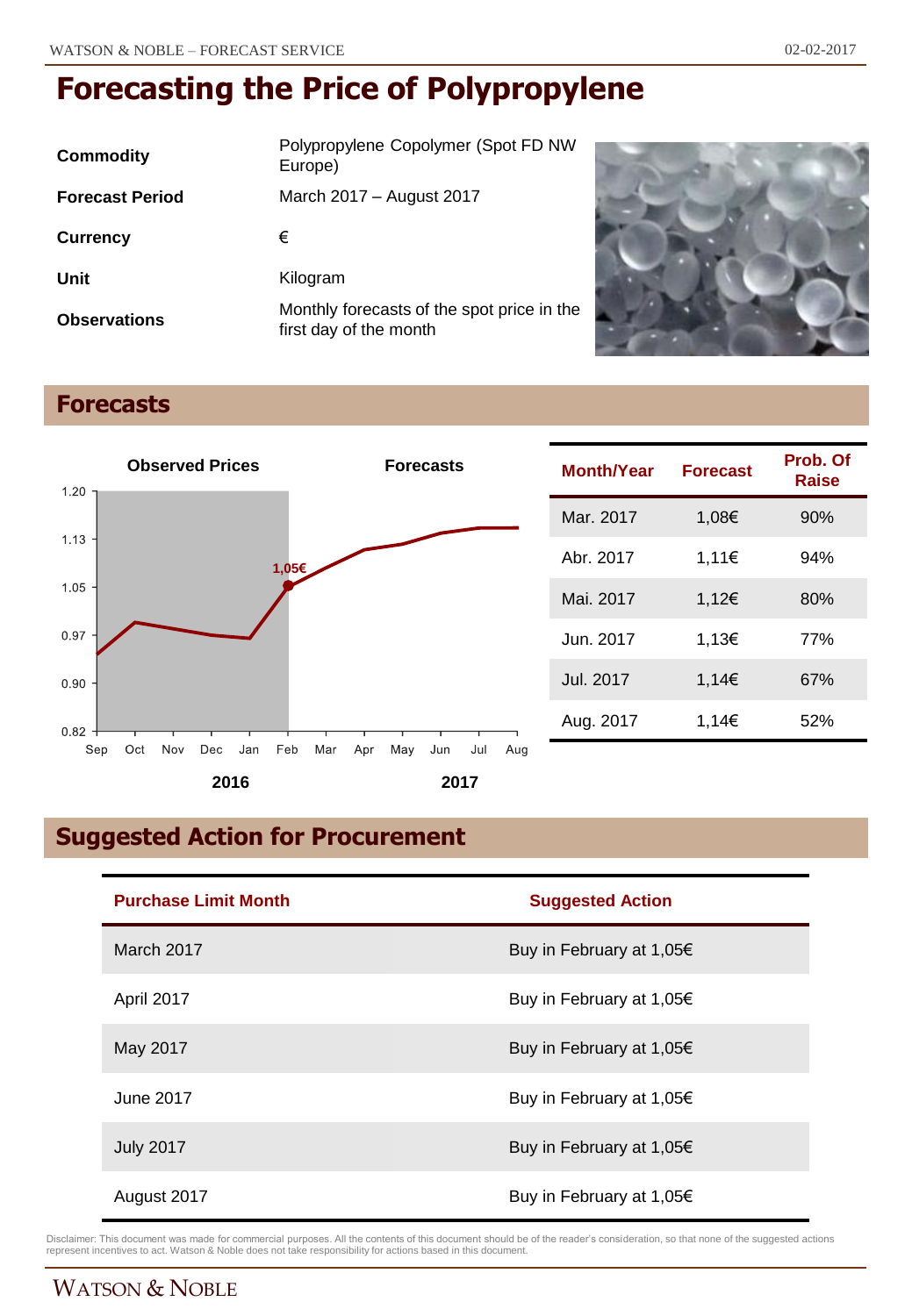## **Impact Analysis: One Month Forecast**



Our algorithm forecasts a higher price of PP-Copolymer in one month: it is expectable that the price increases 2,87% from 1,05€ to 1,08€ until the beginning of March.

### **Indices of Factors**



### **Interpretation**

- **Decrease of Supply:** Positive pressure of the Supply index
- **Increase of Demand:** Positive pressure of the Demand index
- **Positive pressure of the index of PP-Copolymer**
- Positive pressure of the index of variables representing the market upstream
- Slightly negative pressure of the index of variables representing the market downstream
- Positive pressure of the financial index
- **Considerably positive pressure of other commodities and other factors**
- Focus on Euro, Singapore, and China

### **Impact per Country**



Disclaimer: This document was made for commercial purposes. All the contents of this document should be of the reader's consideration, so that none of the suggested actions<br>represent incentives to act. Watson & Noble does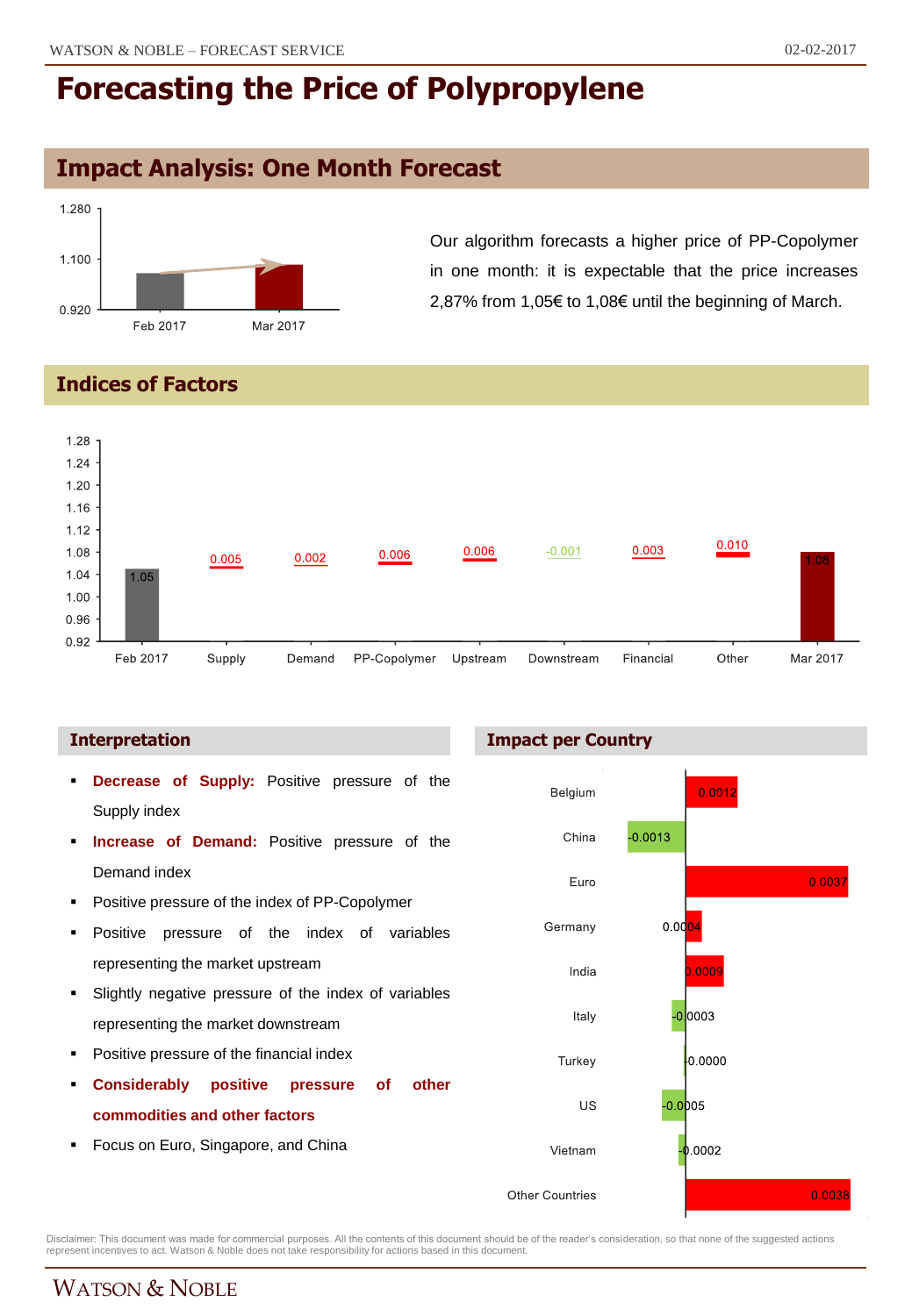## **Impact Analysis: Two Months Forecast**



Our algorithm forecasts a higher price of PP-Copolymer in two months: it is expectable that the price increases 5,56% from 1,05€ to 1,11€ until the beginning of April.

### **Indices of Factors**



- **Decrease of Supply:** Positive pressure of the Supply index
- **Increase of Demand:** Positive pressure of the Demand index
- **•** Positive pressure of the index of PP-Copolymer
- Positive pressure of the index of variables representing the market upstream
- **Positive pressure of the index of variables** representing the market downstream
- Positive pressure of the financial index
- Positive pressure of other commodities and other factors
- Focus on Belgium, Japan, and France

### **Interpretation Impact per Country**



Disclaimer: This document was made for commercial purposes. All the contents of this document should be of the reader's consideration, so that none of the suggested actions<br>represent incentives to act. Watson & Noble does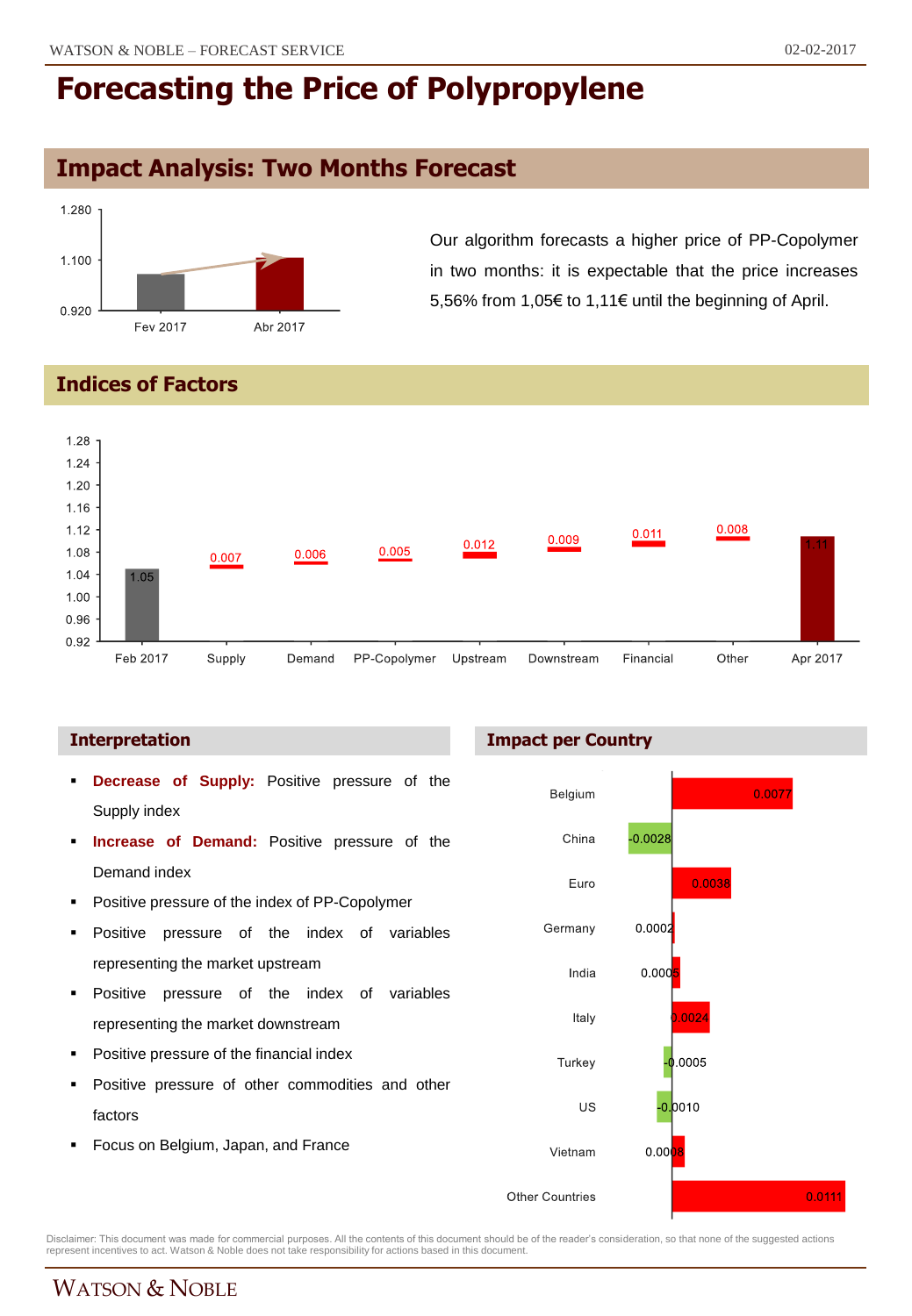## **Impact Analysis: Three Months Forecast**



Our algorithm forecasts a higher price of PP-Copolymer in three months: it is expectable that the price increases 6,39% from 1,05€ to 1,12€ until the beginning of May.

### **Indices of Factors**



- **Decrease of Supply:** Positive pressure of the Supply index
- **Increase of Demand:** Positive pressure of the Demand index
- Negative pressure of the index of PP-Copolymer
- Positive pressure of the index of variables representing the market upstream
- Slightly positive pressure of the index of variables representing the market downstream
- **Considerably positive pressure of the financial index**
- **Positive pressure of other commodities and other** factors
- **Focus on Japan, Italy, and Euro**





Disclaimer: This document was made for commercial purposes. All the contents of this document should be of the reader's consideration, so that none of the suggested actions<br>represent incentives to act. Watson & Noble does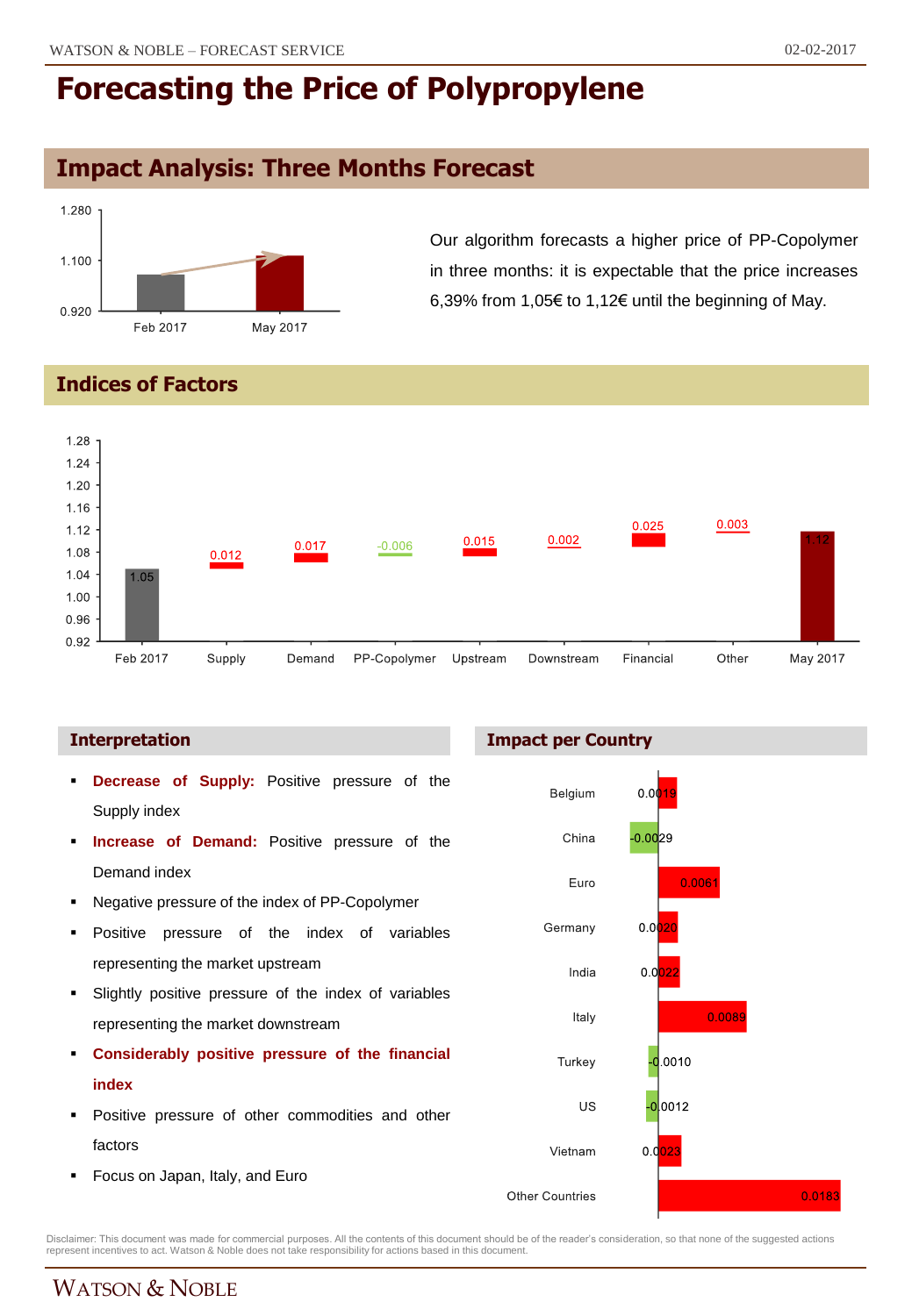## **Impact Analysis: Four Months Forecast**



Our algorithm forecasts a higher price of PP-Copolymer in four months: it is expectable that the price increases 8,02% from 1,05€ to 1,13€ until the beginning of June.

### **Indices of Factors**



- Slight decrease of Supply: Positive pressure of the Supply index
- **Increase of Demand:** Positive pressure of the Demand index
- Slightly negative pressure of the index of PP-Copolymer
- **Considerably positive pressure of the index of variables representing the market upstream**
- **Positive pressure of the index of variables** representing the market downstream
- **Considerably positive pressure of the financial index**
- Slightly positive pressure of other commodities and other factors
- Focus on France, Indonesia, and Japan

### **Interpretation Impact per Country**



Disclaimer: This document was made for commercial purposes. All the contents of this document should be of the reader's consideration, so that none of the suggested actions<br>represent incentives to act. Watson & Noble does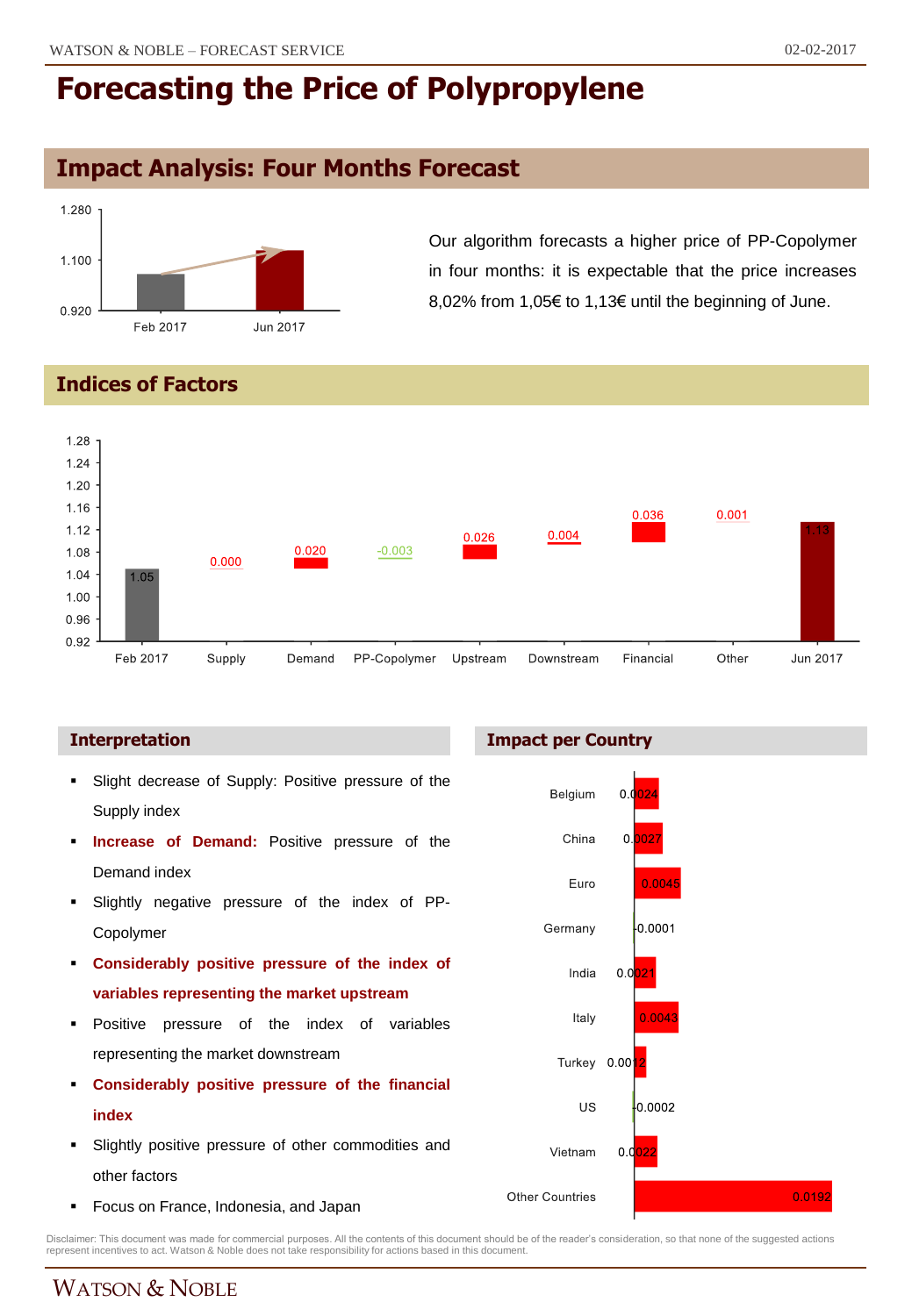## **Impact Analysis: Five Months Forecast**



Our algorithm forecasts a higher price of PP-Copolymer in five months: it is expectable that the price increases 8,79% from 1,05€ to 1,14€ until the beginning of July.

### **Indices of Factors**



- **Decrease of Supply:** Positive pressure of the Supply index
- **Increase of Demand:** Positive pressure of the Demand index
- Positive pressure of the index of PP-Copolymer
- Positive pressure of the index of variables representing the market upstream
- **Positive pressure of the index of variables** representing the market downstream
- Positive pressure of the financial index
- Positive pressure of other commodities and other factors
- Focus on Japan, France, and Indonesia

**Interpretation Impact per Country** 



Disclaimer: This document was made for commercial purposes. All the contents of this document should be of the reader's consideration, so that none of the suggested actions<br>represent incentives to act. Watson & Noble does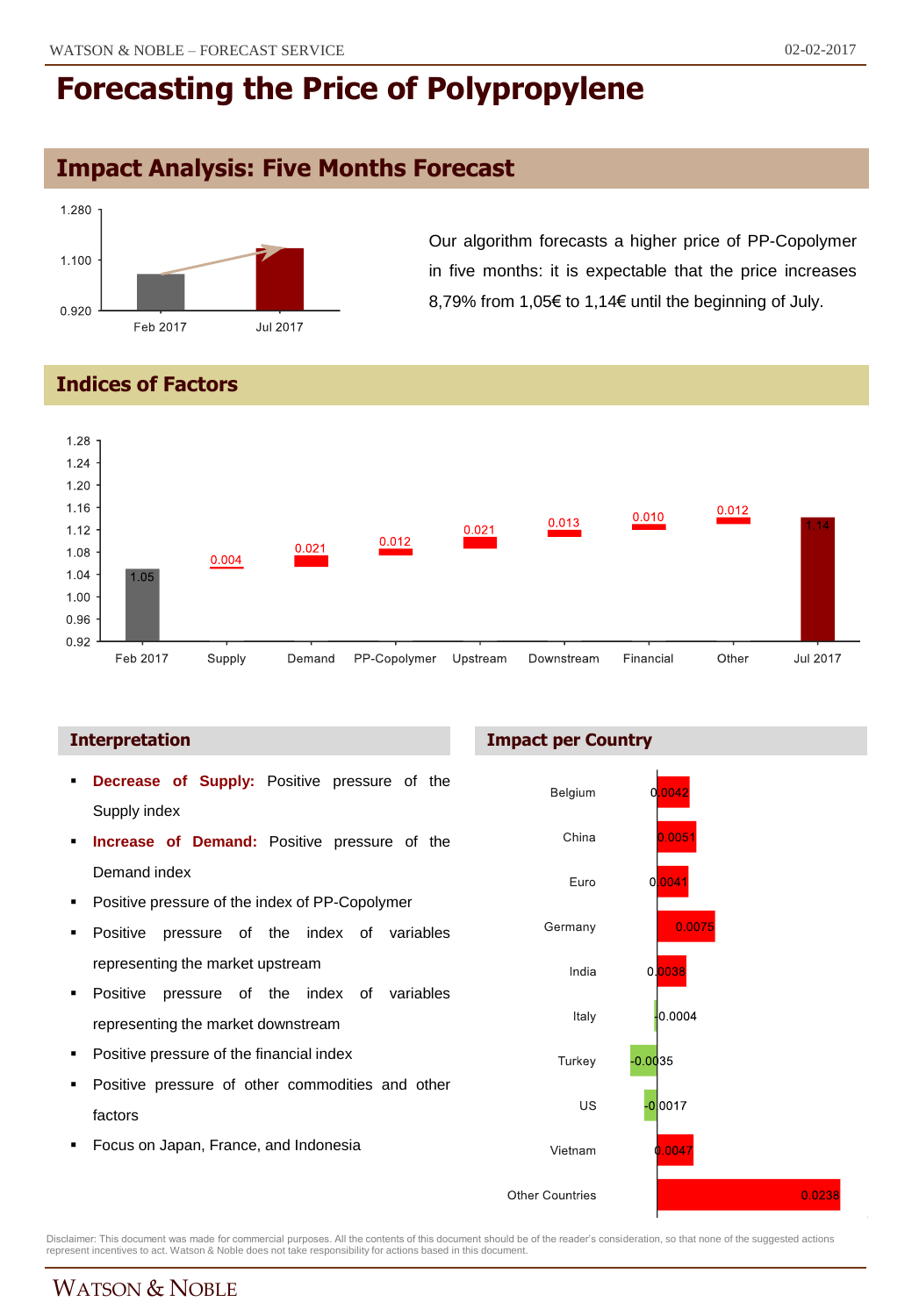### **Impact Analysis: Six Months Forecast**



Our algorithm forecasts a higher price of PP-Copolymer in six months: it is expectable that the price increases 8,81% from 1,05€ to 1,14€ until the beginning of August.

### **Indices of Factors**



- **Increase of Supply:** Negative pressure of the Supply index
- **Increase of Demand:** Positive pressure of the Demand index
- **Positive pressure of the index of PP-Copolymer**
- **Considerably positive pressure of the index of variables representing the market upstream**
- Slightly positive pressure of the index of variables representing the market downstream
- **Considerably positive pressure of the financial index**
- **Positive pressure of other commodities and other** factors
- Focus on Japan, China, and France





Disclaimer: This document was made for commercial purposes. All the contents of this document should be of the reader's consideration, so that none of the suggested actions<br>represent incentives to act. Watson & Noble does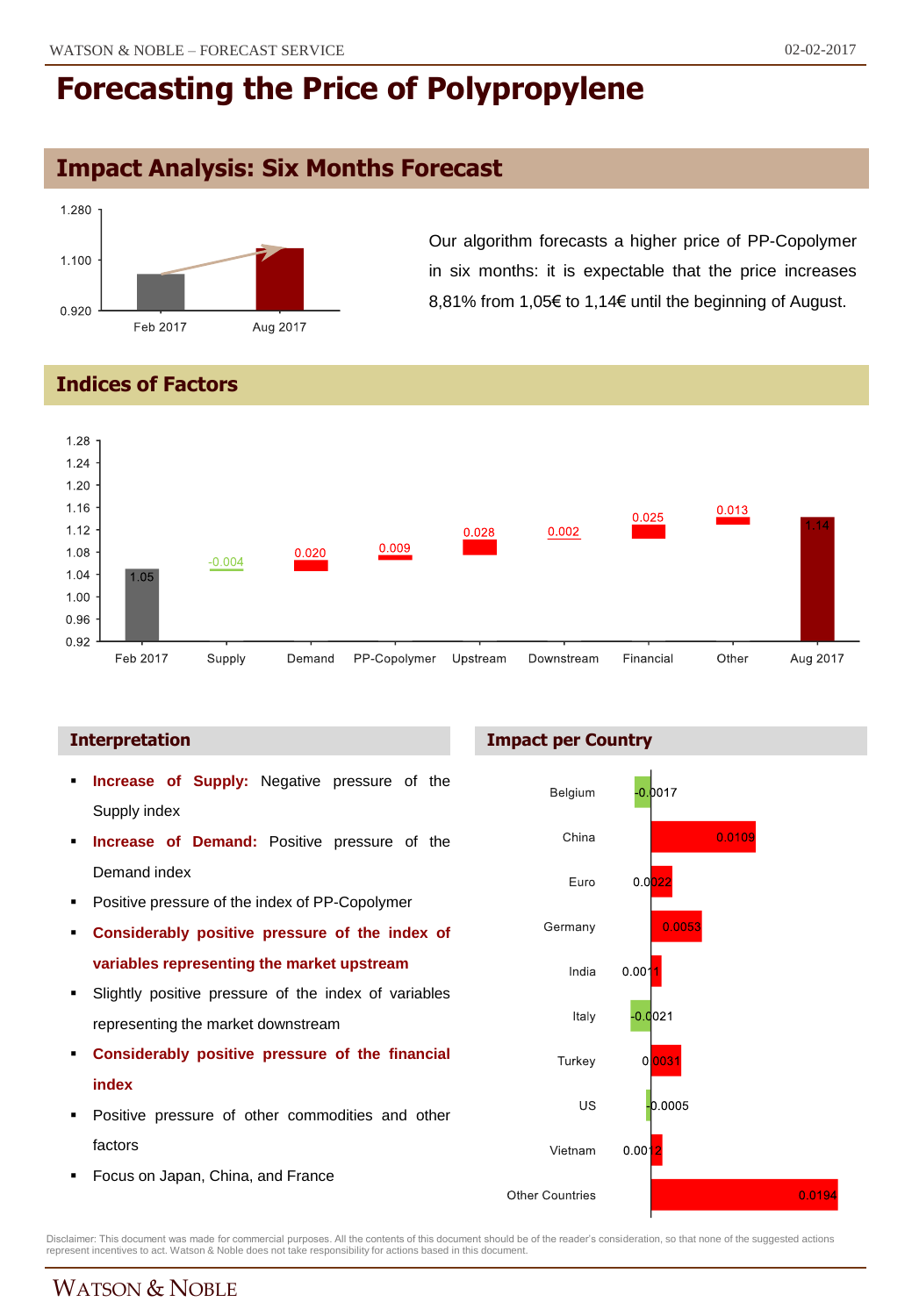## **APPENDIX I – Technical Explanation of the Impact Analysis**

In this appendix, we explain the impact analysis of the factors that most contribute for our forecasts.

This Impact Analysis is conducted individually for **each time horizon**, allowing for a distinction between the indices of variables that contribute for our forecasts at short and medium run.

For each time horizon, our analysis has **two components**: first, we present the impact of variables grouped by **indices of factors**; second we present the impact of variables grouped by **indices of countries.**

### **Indices of Factors**

**Indices of factors** are indices of the weighted contributions of the variables grouped in those factors.

**Supply Index:** composed of macroeconomic variables of the producing and exporting countries. It includes variables such as production, exchange rates, inflation, monetary policy, and wages. For example, an increase in wages implies higher production costs which should (in linear, general, and *ceteris paribus* terms) generate an incentive to increase prices;

**Demand index:** composed of macroeconomic variables of the consuming and importing countries. It includes variables such as production, exchange rates, inflation, monetary policy, and wages. For example, a decrease in a consumer confidence index should (in linear, general, and *ceteris paribus* terms) increase savings and decrease demand, leading to lower prices;

**Polypropylene Index**: composed of variables related to Polypropylene. It includes variables such as the price of Polypropylene in different regions of the world and exports, imports, and producer prices of polypropylene in some countries. For example, an increase in the price of Polypropylene in other region may imply an increase in the price of Polypropylene in Europe due to arbitrage movements;

**Upstream index:** composed of variables related to Propylene, Oil, Natural Gas and Naphtha. It includes variables such as the price and exports, imports, and producer prices of the inputs in some countries. For example, an increase in the price of Propylene should (in linear, general, and *ceteris paribus* terms) generate an increase in the price of Polypropylene;